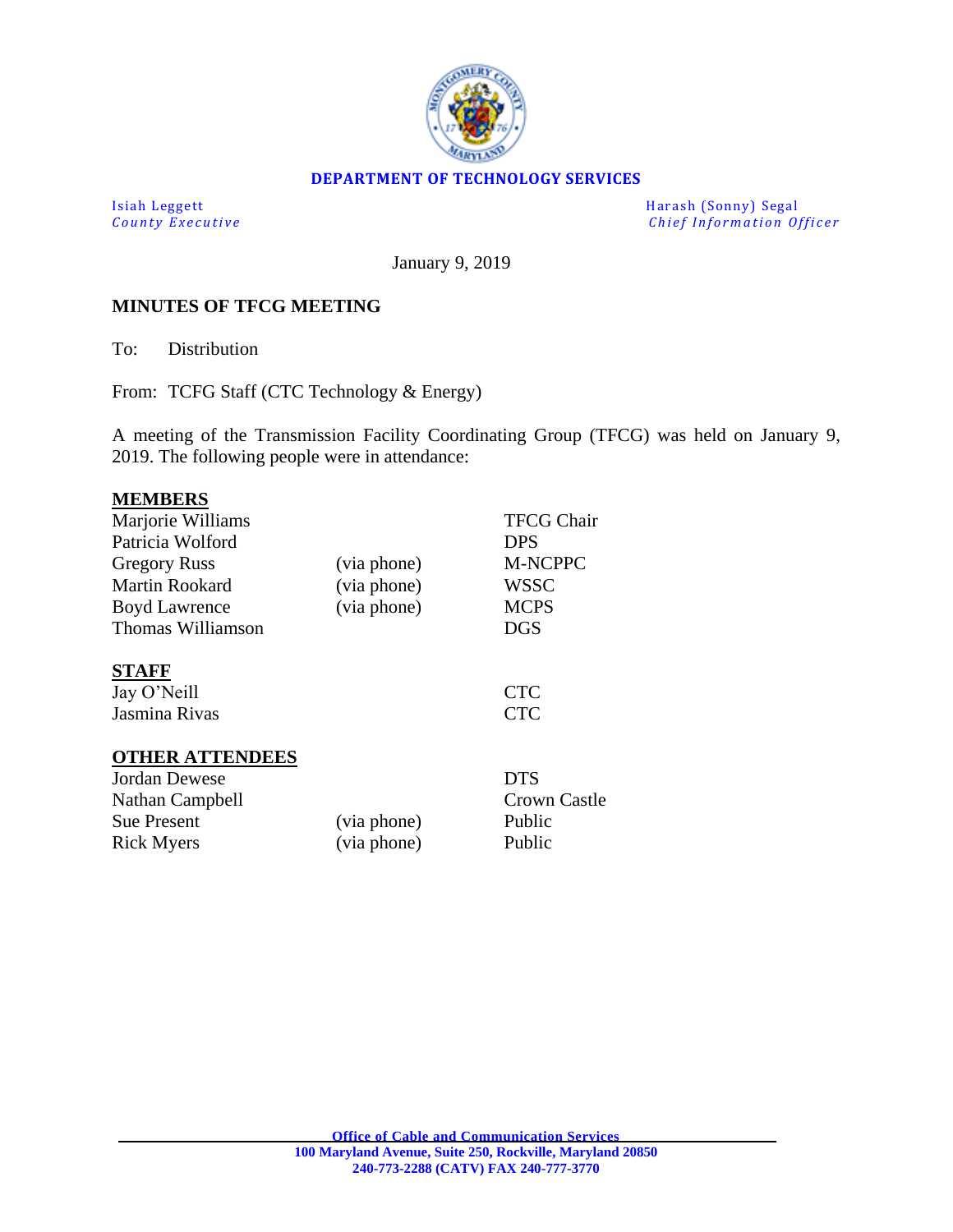Minutes of TFCG Meeting Held January 9, 2019 Page 2 of 11

## **Action Item: Meeting Minutes**

**Motion:** Patricia Wolford moved that the December minutes be approved as written. Martin Rookard seconded the motion and it was unanimously approved.

### **Action Item: Consent Agenda:**

## **Consent Agenda**

*1. Application Number:* 2018110584 *Type:* Minor Modification *Received (date):* 11/7/2018 *Revised:* 11/28/2018

*Applicant:* Sprint/Nextel *Site Name/Location:* Gate of Heaven */* 13801 Georgia Ave, Silver Spring *Zoning Standard:* RE-2 *Property Owner:* Gate of Heaven Cemetery **Description:** Remove three antennas and three RRHs. Add three antennas at 184' on an existing 191' monopole. *Tower Coordinator Recommendation:* Recommended

*2. Application Number:* 2018090478 *Type:* Minor Modification *Received (date):* 9/14/2018 *Revised:* 12/3/2018

*Applicant:* Sprint/Nextel *Site Name/Location:* Colesville Tank */* 2201 Industrial Pkwy, Silver Spring *Zoning Standard:* CR-1.0 *Property Owner:* WSSC *Description:* Remove three antennas and three RRHs. Add three antennas at 140' on an existing 204' watertank. **Tower Coordinator Recommendation:** Conditioned on the applicant providing written approval from WSSC of the attachment at the time of permitting

*3. Application Number:* 2018100552 *Type:* Minor Modification *Received (date):* 

10/25/2018

*Revised:* 12/4/2018

*Applicant:* Verizon Wireless *Site Name/Location:* Albert Einstein High School */* 11135 Newport Mill Rd, Silver Spring *Zoning Standard:* R-60 *Property Owner:* MCPS *Description:* Remove twelve antennas and six RRHs. Add six antennas and nine RRHs at 107' on an existing 130' monopole. *Tower Coordinator Recommendation:* Conditioned on the applicant providing written approval from the Superintendent of Montgomery County Public Schools of the attachment at the time of permitting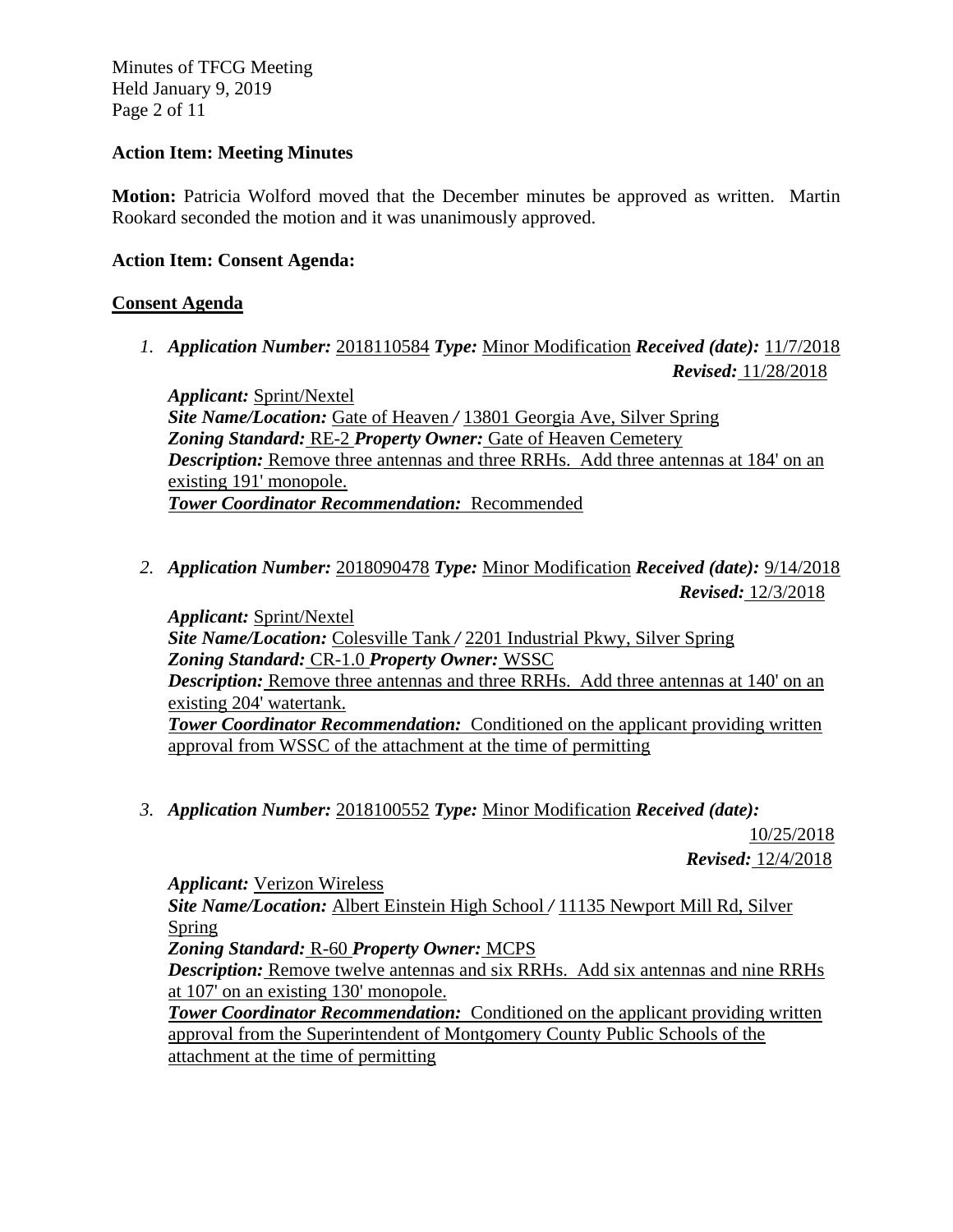Minutes of TFCG Meeting Held January 9, 2019 Page 3 of 11

*4. Application Number:* 2018110589 *Type:* Minor Modification *Received (date):* 

11/13/2018 *Revised:* 12/3/2018

*Applicant:* T-Mobile *Site Name/Location:* Sandy Spring VFD #40 */* 16911 Georgia Ave, Olney *Zoning Standard:* RE-2 *Property Owner:* Sandy Spring Vol. Fire Dept. *Description:* Remove three antennas. Add six antennas and three RRHs at 125' on an existing 149' monopole. *Tower Coordinator Recommendation:* Recommended

*5. Application Number:* 2018110592 *Type:* Minor Modification *Received (date):* 

11/14/2018 *Revised:* 12/3/2018

*Applicant:* T-Mobile *Site Name/Location:* Promenade */* 5225 Pooks Hill, Bethesda *Zoning Standard:* R-H *Property Owner:* Promenade Towers MH Corp *Description:* Remove and replace three antennas at 177' on an existing 160'5" building. *Tower Coordinator Recommendation:* Recommended

*6. Application Number:* 2018110593 *Type:* Minor Modification *Received (date):* 

11/13/2018 *Revised:* 12/3/2018

*Applicant:* Sprint/Nextel

*Site Name/Location:* Claridge House Apts */* 2445 Lyttonsville Rd, Silver Spring *Zoning Standard:* CRT-1.5 *Property Owner:* C & C Apartments Assoc LP *Description:* Remove three antennas and three RRHs. Add six antennas and nine RRHs at 150'/151' on an existing 132' building. *Tower Coordinator Recommendation:* Recommended

*7. Application Number:* 2018110610 *Type:* Minor Modification *Received (date):* 

11/27/2018

*Applicant:* AT&T Wireless *Site Name/Location:* Trolley Museum */* 1313 Bonifant Rd, Colesville *Zoning Standard:* RE-2 *Property Owner:* M-NCPPC *Description:* Add a 4' x 10' concrete pad in the existing equipment compound. Place a 30KW diesel generator on concrete pad. **Tower Coordinator Recommendation:** Conditioned on the applicant providing written approval from M-NCPPC of the attachment at the time of permitting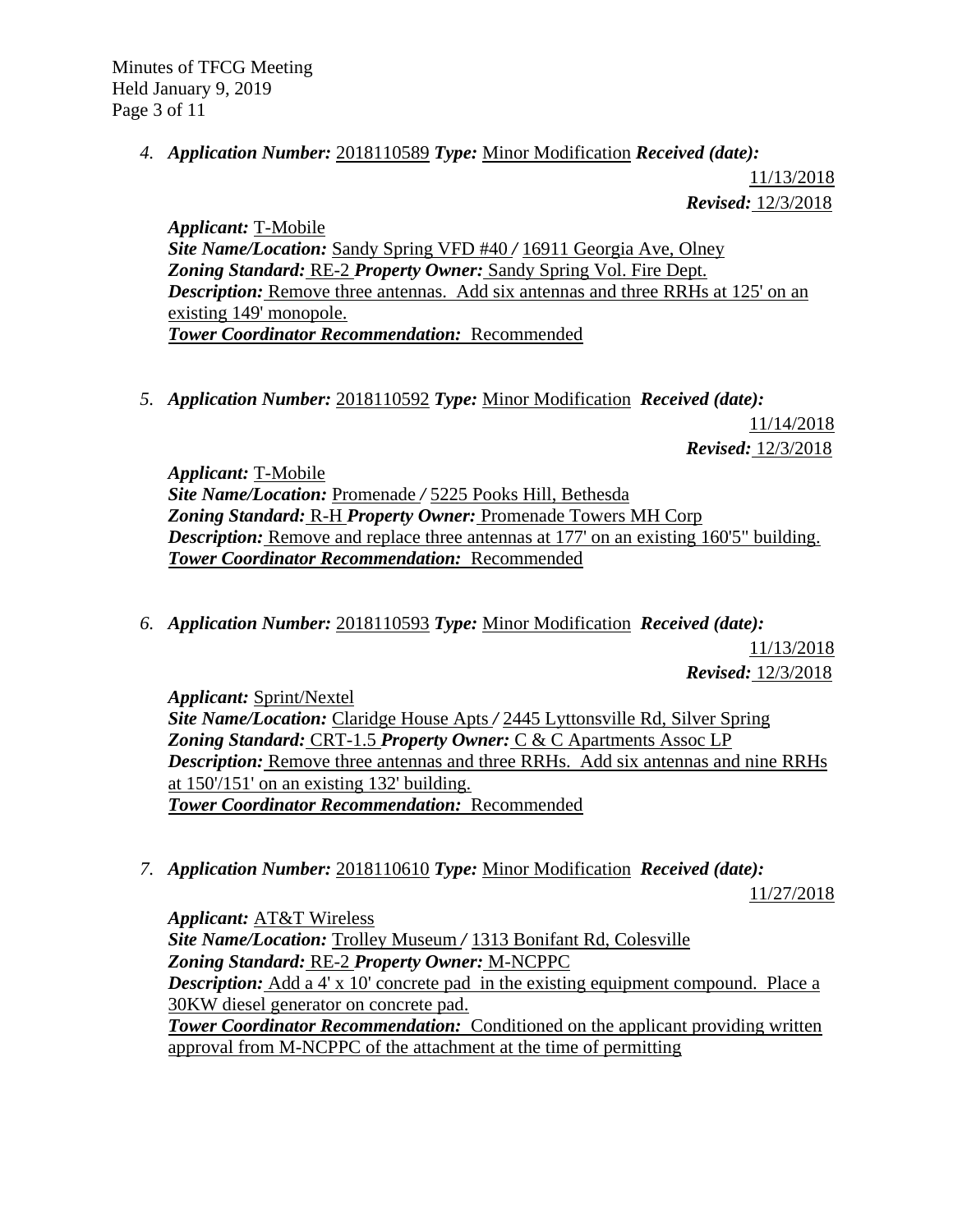*8. Application Number:* 2018110615 *Type:* Minor Modification *Received (date):* 

11/28/2018

*Applicant:* AT&T Wireless *Site Name/Location:* Aspen Landscape */* 15710 New Hampshire Ave, Silver Spring *Zoning Standard:* RE-2 *Property Owner:* Michael A. Grodin *Description:* Add a 4' x 10' concrete pad in the existing equipment compound. Place a 30KW diesel generator on concrete pad. *Tower Coordinator Recommendation:* Recommended

*9. Application Number:* 2018090493 *Type:* Minor Modification *Received (date):* 9/27/2018 *Revised:* 12/5/2018

*Applicant:* T-Mobile *Site Name/Location:* Colesville Monopole */* 49 Randolph Rd, Colesville *Zoning Standard:* NR-0.75 *Property Owner:* Colesville Center LLC *Description:* Remove five antennas and one RRH. Add six antennas at 151' on an existing 150' monopole. *Tower Coordinator Recommendation:* Recommended

*10. Application Number:* 2018110601 *Type:* Minor Modification *Received (date):* 

11/21/2018 *Revised:* 12/3/2018

*Applicant:* Verizon Wireless *Site Name/Location:* Old Burtonsville VFD */* 15430 Old Columbia Pike, Burtonsville *Zoning Standard:* RC *Property Owner:* Burtonsville VFD *Description:* Remove nine antennas. Add six antennas and three RRHs at 140' on an existing 180' monopole. *Tower Coordinator Recommendation:* Recommended

*11. Application Number:* 2018110598 *Type:* Minor Modification *Received (date):* 

11/14/2018 *Revised:* 12/4/2018

*Applicant:* Sprint/Nextel *Site Name/Location:* Walkers House */* 18700 Walkers Choice Rd, Gaithersburg *Zoning Standard:* R-10 *Property Owner:* WALKER HOUSE OWNER LLC *Description:* Remove nine antennas. Add six antennas and nine RRHs at 90'/91' on an existing 64' building. *Tower Coordinator Recommendation:* Recommended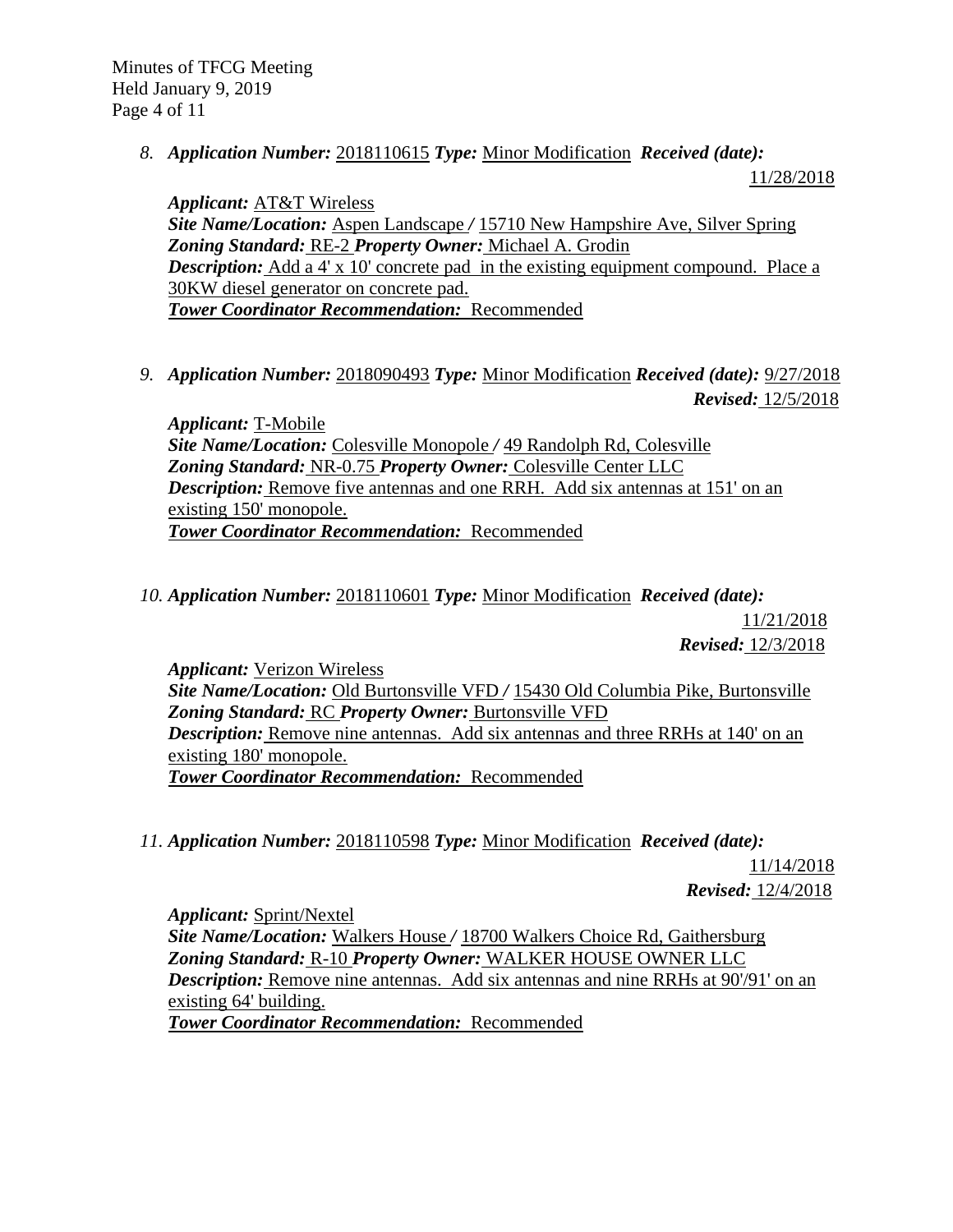*12. Application Number:* 2018120620 *Type:* Minor Modification *Received (date):*12/4/2018 *Revised:* 12/13/2018

*Applicant:* T-Mobile *Site Name/Location:* Argyle Country Club */* 14600 Argyle Club Rd, Silver Spring *Zoning Standard:* RE-2 *Property Owner:* Argyle Land Company *Description:* Add a 25KW Delta DC generator in an existing equipment compound. *Tower Coordinator Recommendation:* Recommended

*13. Application Number:* 2018100528 *Type:* Minor Modification *Received (date):* 

10/16/2018 *Revised:* 12/7/2018

*Applicant:* Sprint/Nextel *Site Name/Location:* St. Patrick's Church */* 4101 Norbeck Rd, Rockville *Zoning Standard:* RE-1 *Property Owner:* St. Patrick's Church *Description:* Remove three antennas and three RRHs. Add six antennas and nine RRHs at 52' on an existing 87' building. *Tower Coordinator Recommendation:* Recommended

*14. Application Number:* 2018100532 *Type:* Minor Modification *Received (date):* 

10/17/2018 *Revised:* 11/6/2018 *Revised:* 12/7/2018

*Applicant:* Sprint/Nextel *Site Name/Location:* PEPCO #102-S */* 8700 Snouffer School Rd (block of), Gaithersburg *Zoning Standard:* R-200 *Property Owner:* Pepco *Description:* Remove three antennas. Add six antennas and nine RRHs at 126' on an existing 134' transmission tower. *Tower Coordinator Recommendation:* Recommended

*15. Application Number:* 2018100536 *Type:* Minor Modification *Received (date):* 

10/17/2018 *Revised:* 12/7/2018

*Applicant:* Sprint/Nextel *Site Name/Location:* The Georgian */* 8750 Georgia Avenue, Silver Spring *Zoning Standard:* CR-5.0 *Property Owner:* Georgian Investors, LLC *Description:* Remove three antennas. Add six antennas and six RRHs at 185' on an existing 142' building. *Tower Coordinator Recommendation:* Recommended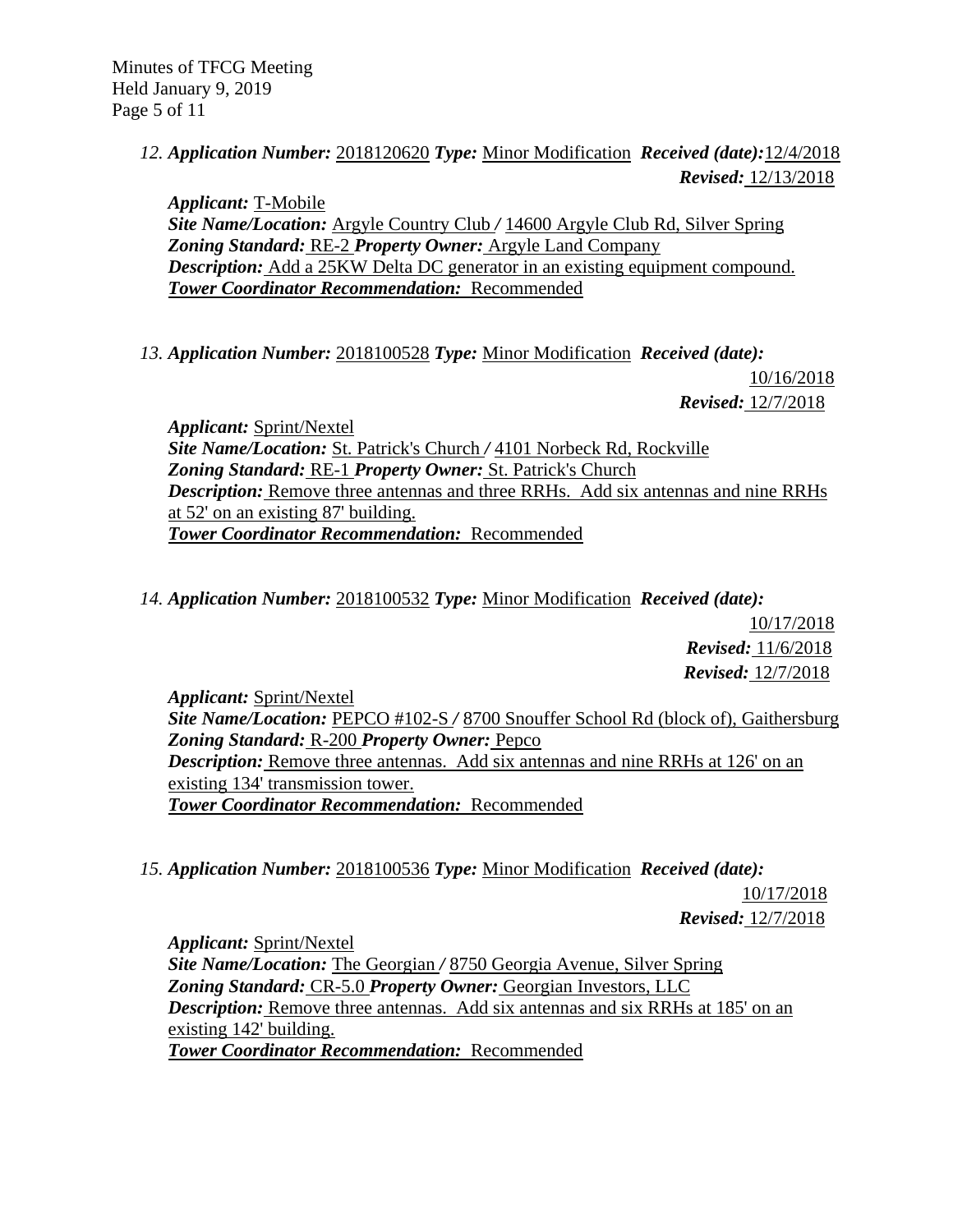Minutes of TFCG Meeting Held January 9, 2019 Page 6 of 11

## *16. Application Number:* 2018110596 *Type:* Minor Modification *Received (date):*

11/14/2018 *Revised:* 12/4/2018 *Revised:* 12/12/2018

*Applicant:* Sprint/Nextel *Site Name/Location:* Springbrook High School */* 201 Valley Brook Dr, Silver Spring *Zoning Standard:* R-200 *Property Owner:* Board of Education *Description:* Remove three antennas and three RRHs. Add six antennas and fifteen RRHs at 80' on an existing 99' monopole. **Tower Coordinator Recommendation:** Conditioned on the applicant providing written approval from the Superintendent of Montgomery County Public Schools of the attachment at the time of permitting

*17. Application Number:* 2018110599 *Type:* Minor Modification *Received (date):* 

11/14/2018 *Revised:* 12/3/2018 *Revised:* 12/7/2018

*Applicant:* Sprint/Nextel *Site Name/Location:* Westlake Towers */* 7420 Westlake Terrace, Bethesda *Zoning Standard:* R-H *Property Owner:* Westlake Park Condominium *Description:* Remove three antennas and three RRHs. Add six antennas and nine RRHs at 167'/182' on an existing 159' building. *Tower Coordinator Recommendation:* Recommended

*18. Application Number:* 2018110600 *Type:* Minor Modification *Received (date):* 

11/14/2018 *Revised:* 12/3/2018 *Revised:* 12/7/2018

*Applicant:* Sprint/Nextel *Site Name/Location:* Wildwood Medical Center */* 10401 Old Georgetown Rd, Bethesda *Zoning Standard:* CRT-1.25 *Property Owner:* Wildwood Medical Center *Description:* Remove three antennas and three RRHs. Add six antennas and nine RRHs at 54' on an existing 45' building. *Tower Coordinator Recommendation:* Recommended

*19. Application Number:* 2018120627 *Type:* Minor Modification *Received (date):* 12/7/2018 *Revised:* 12/17/2018

*Applicant:* Sprint/Nextel *Site Name/Location:* Pepco #681-W*/* 1800 Wickham Rd, Brookeville *Zoning Standard:* RE-1 *Property Owner:* Pepco *Description:* Remove & replace 6 antennas; add 12 RRHs at 150' on existing 142' tower. *Tower Coordinator Recommendation:* Recommended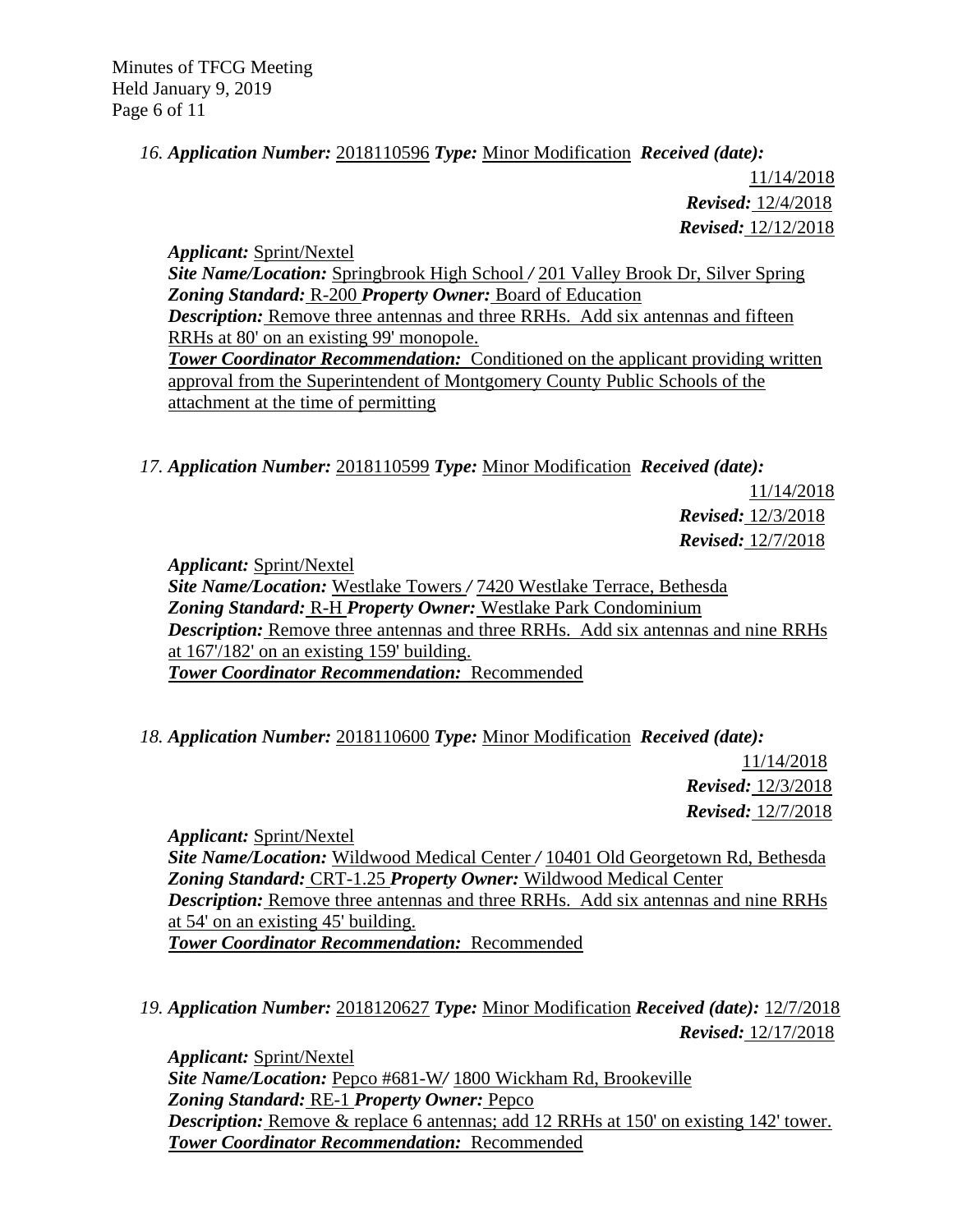Minutes of TFCG Meeting Held January 9, 2019 Page 7 of 11

# *20. Application Number:* 2018120622 *Type:* Minor Modification *Received (date):* 12/4/2018 *Revised:* 12/14/2018 *Revised:* 12/20/2018 *Revised:* 12/21/2018

*Applicant:* T-Mobile *Site Name/Location:* Super Fresh Shopping Ctr */* 3901 Aspen Hill Rd, Wheaton *Zoning Standard:* CRT-2.25 *Property Owner:* Lee Development Group *Description:* Remove ten antennas. Add nine antennas at 116' on an existing 117' monopole. *Tower Coordinator Recommendation:* Recommended

*21. Application Number:* 2018100546 *Type:* Minor Modification *Received (date):*  11/19/2018

*Revised:* 12/21/2018

*Applicant:* T-Mobile *Site Name/Location:* 962 Wayne Ave */* 962 Wayne Ave, Silver Spring *Zoning Standard:* CR-5 *Property Owner:* BSREP II MD Office Wayne LLC *Description:* Remove nine antennas and three RRHs. Add nine antennas and fifteen RRHs at 110' on an existing 84' building. *Tower Coordinator Recommendation:* Recommended

*22. Application Number:* 2018120634 *Type:* Minor Modification *Received (date):* 

12/17/2018

*Applicant:* Verizon Wireless *Site Name/Location:* Chateau Apartments */* 9737 Mt. Pisgah Rd, Silver Spring *Zoning Standard:* R-H *Property Owner:* Hillzo LP *Description:* Remove nine antennas and six RRHs. Add six antennas and six RRHs at 170'/172' on an existing 162' building. *Tower Coordinator Recommendation:* Recommended

*23. Application Number:* 2018120636 *Type:* Minor Modification *Received (date):* 

12/18/2018

*Applicant:* T-Mobile *Site Name/Location:* Classic Residence*/*8100 Connecticut Ave, Chevy Chase *Zoning Standard:* R-10 *Property Owner:* SNH CCMD PROPERTIES LLC **Description:** Remove and replace six antennas at  $151/155/165$  on an existing  $142'$ building. *Tower Coordinator Recommendation:* Recommended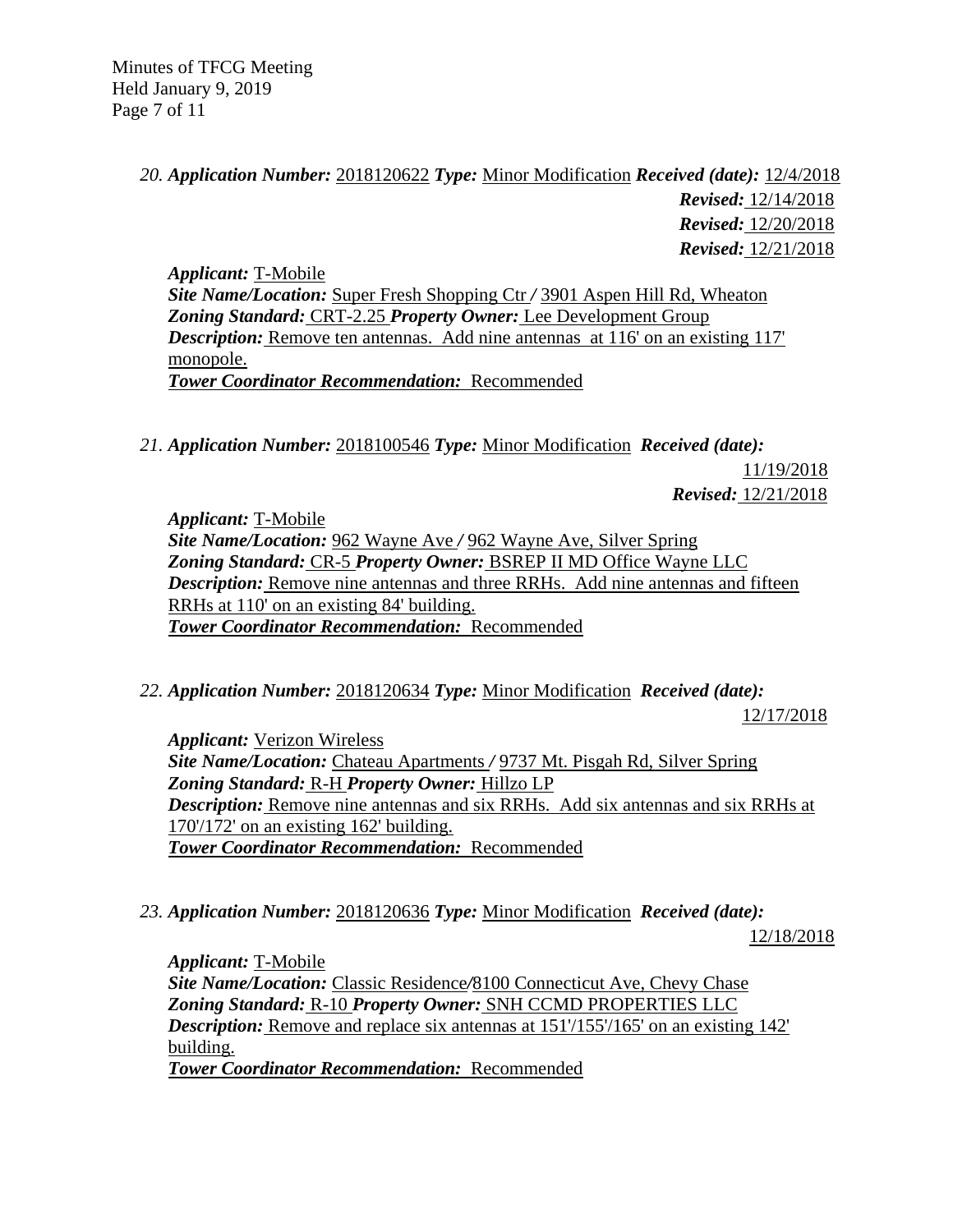## *24. Application Number:* 2018100530 *Type:* Minor Modification *Received (date):*

10/16/2018  *Revised:* 12/7/2018 *Revised:* 12/28/2018

*Applicant:* Sprint/Nextel *Site Name/Location:* Century 21 Building */* 20010 Century Blvd, Germantown *Zoning Standard:* CR-2.0 *Property Owner:* 21 Office Plaza Associates *Description:* Remove three antennas and three RRHs. Add six antennas and nine RRHs at 73' on an existing 64' building. *Tower Coordinator Recommendation:* Recommended

*25. Application Number:* 2018110607 *Type:* Minor Modification *Received (date):* 

11/19/2018 *Revised:* 12/27/2018

*Applicant:* T-Mobile *Site Name/Location:* Westfield South*/*11002 Veirs Mill Rd, Wheaton *Zoning Standard:* GR-1.5 *Property Owner:* Wheaton Shopping *Description:* Remove nine antennas and three RRHs. Add nine antennas and seventeen RRHs at 109' on an existing 97' building. *Tower Coordinator Recommendation:* Recommended

**Motion**: Patricia Wolford moved that items #1 through #25 on the Consent Agenda be recommended. Gregory Russ seconded the motion and it was unanimously approved.

# **Regular Agenda**

*26. Application Number:* 2018100505 *Type:* Colocation *Received (date):* 10/10/2018 *Revised:* 12/4/2018 *Revised:* 12/12/2018

*Applicant:* Sprint/Nextel *Site Name/Location:* Pepco 54-S */*14800 Schaeffer Rd, Germantown *Zoning Standard:* AR *Property Owner:* Pepco *Description:* Remove all equipment from Pepco Tower 54N and attach six antennas and three remote radio heads (RRH) at 130'/132' on a 136' Pepco transmission tower (54S). *Tower Coordinator Recommendation:* Recommended

Jay O'Neill summarized the application.

**Motion**: Thomas Williamson moved that the application be recommended. Martin Rookard seconded the motion and it was unanimously approved.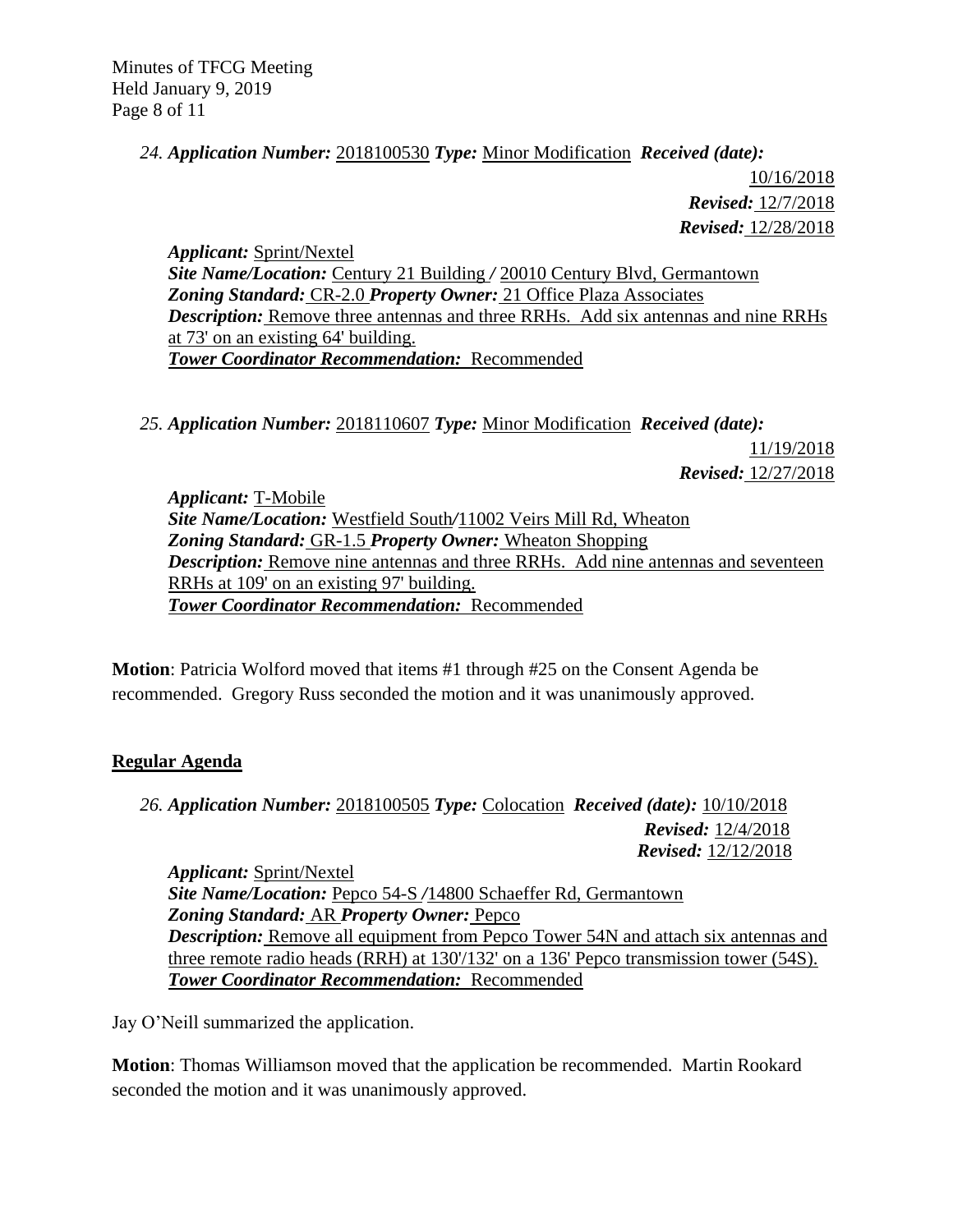Minutes of TFCG Meeting Held January 9, 2019 Page 9 of 11

*27. Application Number:* 2018110586 *Type:* Colocation *Received (date):* 11/9/2018

 *Revised:* 11/27/2018

*Applicant:* T-Mobile *Site Name/Location:* Aspen Hill Apartments / 13515 Georgia Ave., Silver Spring *Zoning Standard:* R-20 *Property Owner:* Aspen Hill LLC **Description:** Attach eight antennas and four remote radio heads (RRH) at 42' /44' on a 35' building. Install equipment cabinets and natural gas generator on the ground within a wooden-board-fenced compound. *Tower Coordinator Recommendation:* Recommended

Jay O'Neill summarized the application.

**Motion**: Patricia Wolford moved that the application be recommended. Gregory Russ seconded the motion and it was unanimously approved.

## *28. Application Number:* 2018120624 *Type:* Colocation *Received (date):* 12/6/2018 *Revised:* 12/28/2018

*Applicant:* T-Mobile *Site Name/Location:* Pepco 802422-090050 */* 902 Merrimac Drive, Takoma Park *Zoning Standard:* CRT-1.5 *Property Owner:* Montgomery County ROW *Description:* Add one omni-directional antenna at 51'5" on an existing 48'4" wooden Pepco utility pole. An equipment shroud will also be attached to the side of the existing utility pole. *Tower Coordinator Recommendation:* Recommended with condition of obtaining a Takoma Park ROW permit.

The application was tabled at the request of the City Manager of Takoma Park prior to the TFCG Meeting; no action was taken.

# *29. Application Number:* 2018110609 *Type:* Colocation *Received (date):* 11/27/2018 *Revised:* 12/28/2018

*Applicant:* T-Mobile *Site Name/Location:* Pepco 788424-550660 */* 8600 16th Street, Silver Spring *Zoning Standard:* CRT-2.5 *Property Owner:* Montgomery County ROW *Description:* Add one panel antenna and two RRHs at 23' on an existing Crown Castle/Fibertech strand attached to an existing 47'6" wooden Pepco utility pole. *Tower Coordinator Recommendation:* Recommended

Jay O'Neill summarized the application.

**Motion**: Gregory Russ moved that the application be recommended. Boyd Lawrence seconded the motion and it was unanimously approved.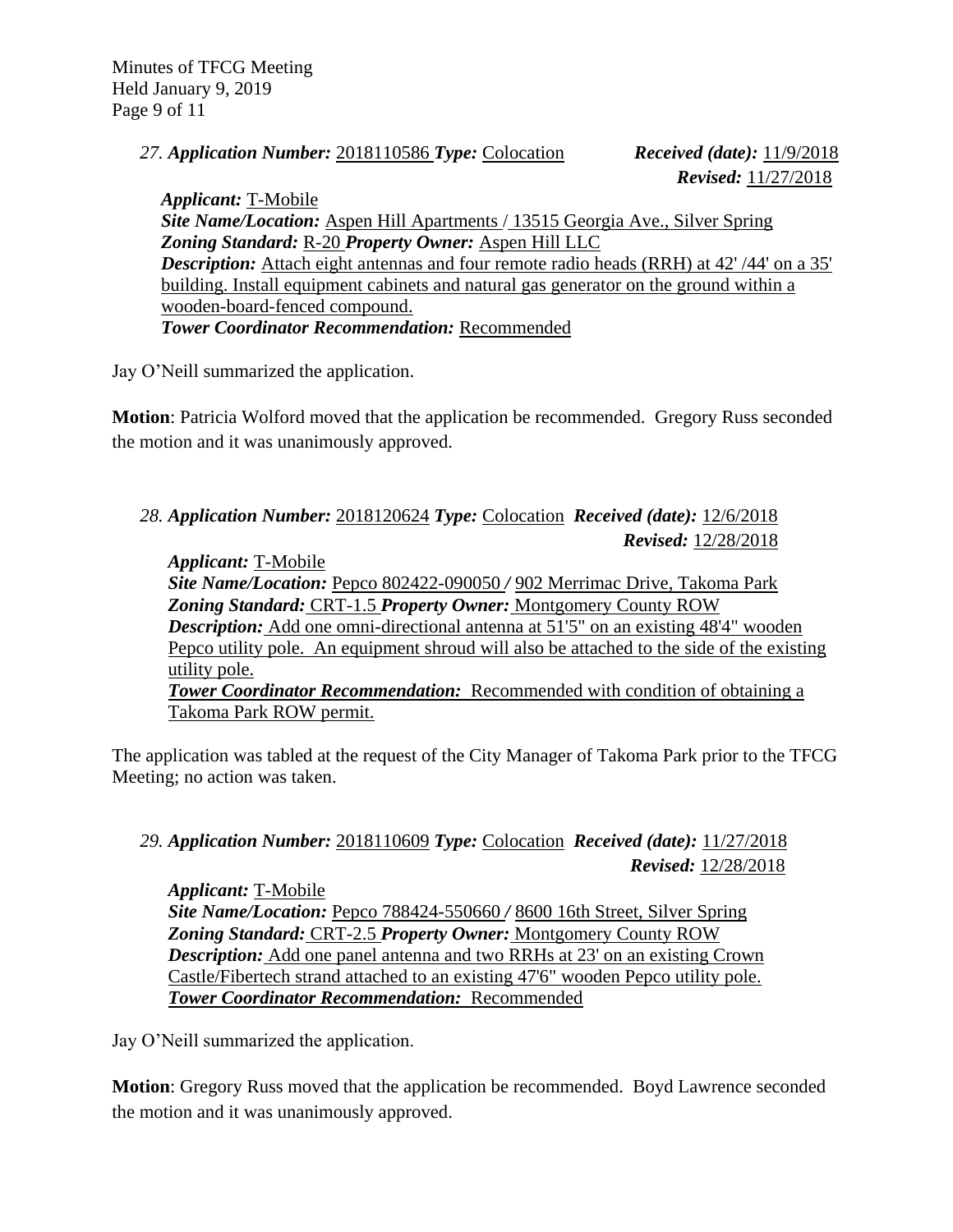Minutes of TFCG Meeting Held January 9, 2019 Page 10 of 11

## *30. Application Number:* 2018110595 *Type:* Replacement *Received (date):* 11/14/2018 *Revised:* 12/21/2018

*Applicant:* T-Mobile *Site Name/Location:* Pepco 806432-4594 */* 10145 New Hampshire Ave, Silver Spring *Zoning Standard:* CRT-1.5 *Property Owner:* Montgomery County ROW *Description:* Replace an existing Pepco wooden utility pole with a 43' wooden pole and install one omnidirectional antenna at 46'4" on the replacement pole. An equipment shroud will also be attached on the side of the replacement pole. *Tower Coordinator Recommendation:* Recommended

Jay O'Neill summarized the application.

**Motion**: Boyd Lawrence moved that the application be recommended. Thomas Williamson seconded the motion and it was unanimously approved.

## *31. Application Number:* 2018100567 *Type:* Replacement *Received (date):* 10/31/2018 *Revised:* 12/28/2018

*Applicant:* T-Mobile *Site Name/Location:* Pepco 99412-3665 */* 6300 New Hampshire Ave, Takoma Park *Zoning Standard:* CRT-2.25 *Property Owner:* Montgomery County ROW *Description:* Replace an existing Pepco wooden utility pole with a 45'5" wooden pole and install one omni-directional antenna at 48'9" on the replacement pole. An equipment shroud will also be attached on the side of the replacement pole. *Tower Coordinator Recommendation:* Recommended with condition of obtaining a Takoma Park ROW Permit.

The application was tabled at the request of the City Manager of Takoma Park prior to the TFCG Meeting; no action was taken.

# *32. Application Number:* 2018100564 *Type:* Colocation *Received (date):* 10/31/2018 *Revised:* 12/20/2018

*Applicant:* Sprint/Nextel *Site Name/Location:* Pepco 735426-9321 */* 9010 Falls Road, Rockville *Zoning Standard:* RE-2 *Property Owner:* Montgomery County ROW *Description:* Add one omni-directional antenna at 57'4" on an existing 53'3" wooden Pepco utility pole. An equipment shroud will also be attached to the side of the existing utility pole. *Tower Coordinator Recommendation:* Recommended

Jay O'Neill summarized the application. An attendee asked whether colocation on the existing Sprint location directly across the street would be feasible. Nathan Campbell from Crown Castle (representing Sprint) explained that the existing location is a Pepco pole, and that Pepco's operation of high-voltage lines on that pole prevented colocation. He added that there could be